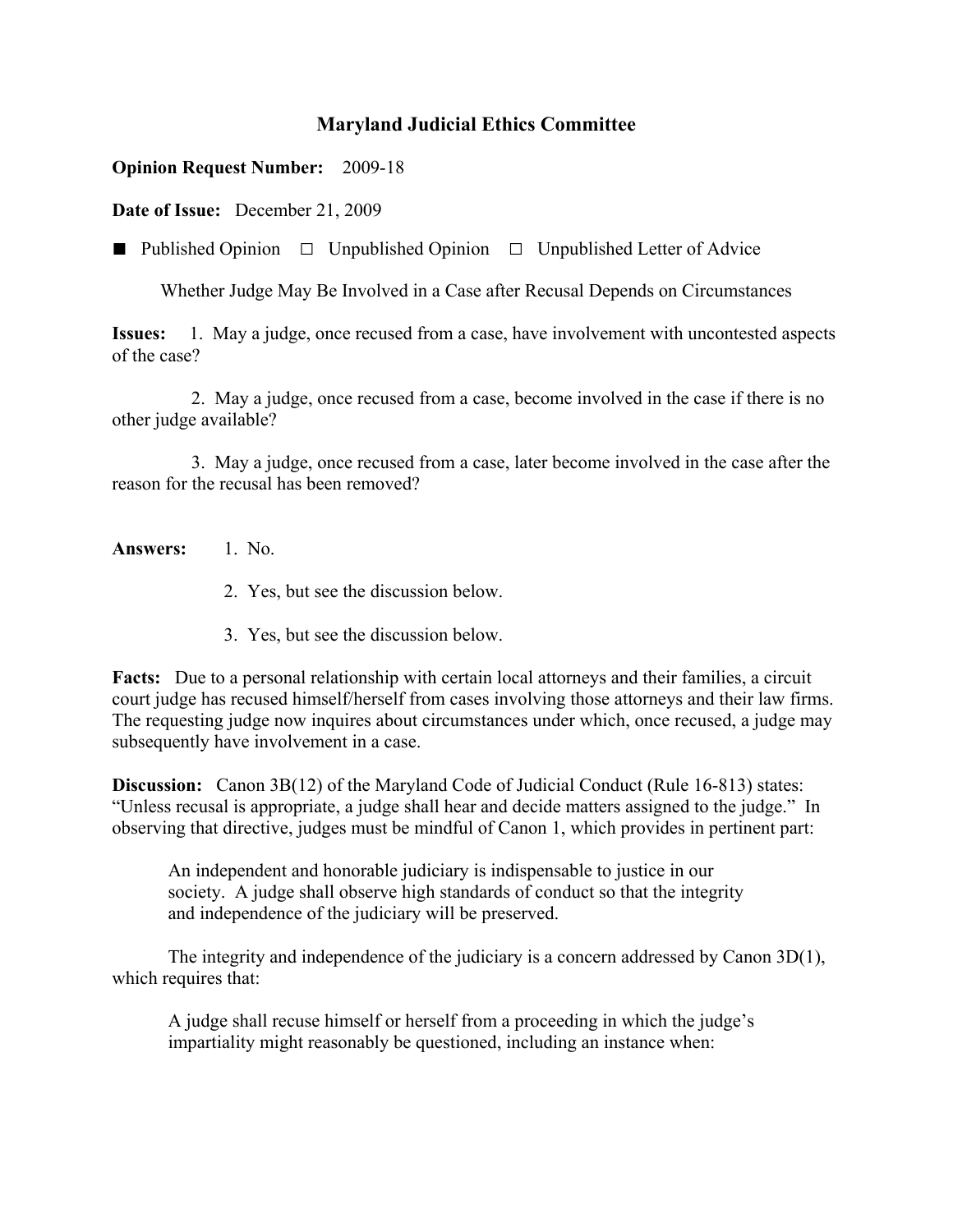## **Maryland Judicial Ethics Committee Opinion Request Number:** 2009-18 **Date of Issue:** December 21, 2009 **■** Published Opinion □Unpublished Opinion □Unpublished Letter of Advice Page 2 of 3

(a) the judge has a personal bias or prejudice concerning a party or a party's lawyer or extra-judicial knowledge of a disputed evidentiary fact concerning the proceeding[.]

…

The inquiring judge has already determined that, due to his or her personal relationship with certain local attorneys and their families, recusal is appropriate in cases in which those attorneys and their respective firms are involved. The propriety of the recusals is not a subject of the inquiry, nor are full details of the relationships provided. The opinion is therefore limited to the questions posed regarding the proper duration of the recusals.

Canon 3E permits parties and lawyers to waive recusal, and reads:

Non recusal by agreement. If recusal would be required by Canon 3D, the judge may disclose on the record the reason for the recusal. If after disclosure of any reason for recusal other than as required by Canon  $3D(1)(a)$ , the parties and lawyers, out of the presence of the judge, all agree that the judge need not recuse himself or herself, and the judge is willing to participate, the agreement of the parties shall be incorporated in the record, and the judge may participate in the proceeding.

The Comment to Canon 3E further states:

This procedure gives the parties an opportunity to waive the recusal if the judge agrees. The judge may comment on possible waiver but must ensure that consideration of the question of waiver is made independently of the judge. A party may act through counsel if counsel represents on the record that the party has been consulted and consents. As a practical matter, a judge may wish to have all parties and their lawyers sign a waiver agreement.

Absent such a waiver, if a situation calls for a judge to recuse himself or herself in order to avoid the appearance of impropriety or partiality, a recused judge should ordinarily abstain from involvement in the case, even in case matters that are uncontested.

The requesting judge also inquires about circumstances "when no other local judge is available". The Comment to Canon 3D(2) addresses that situation:

By decisional law, the rule of necessity may override the rule of recusal. For example, a judge might be . . . the only judge available in a matter requiring